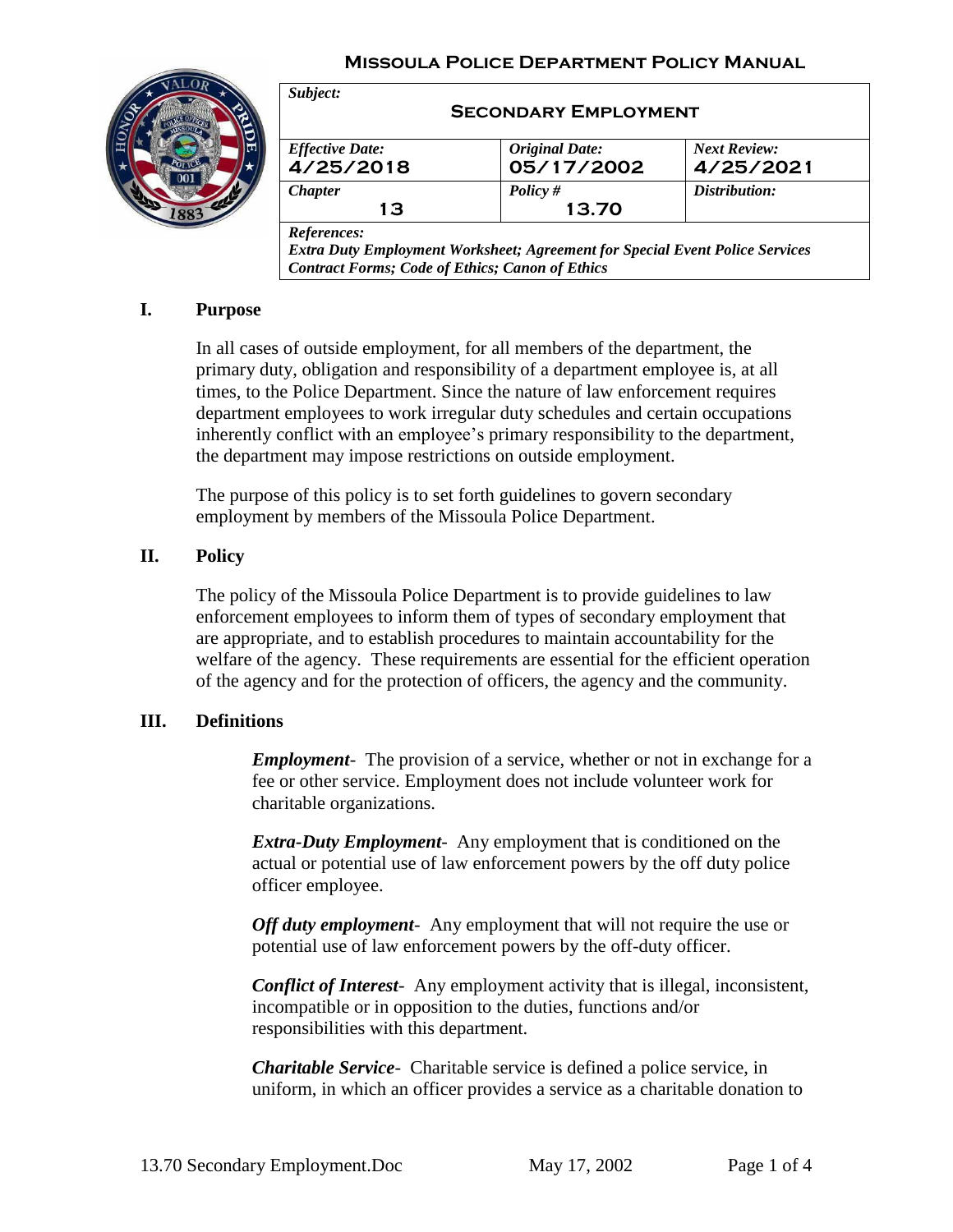a recognized non-profit organization. An officer may request permission to provide this type of service in uniform representing the department from a staff officer. Upon approval by a staff officer, the police officer may perform this duty at no cost to the department.

# **IV. Procedures**

- A. Off duty employment: Employees may engage in off duty employment that meets the following criteria:
	- 1. Employment of a non-police nature in which vested police powers are not a condition of employment; the work provides no real or implied law enforcement service to the employer and is not performed during assigned hours of duty.
	- 2. Employment that presents no potential conflict of interest between duties as a law enforcement officer and duties for the secondary employer. Some examples of employment representing a conflict of interest include, but are not limited to, the following:
		- a. Officers who work serving civil process papers, re-possessing vehicles, collecting bills, the business of towing vehicles or any other employment in which police authority might be used to collect money or merchandise for private purposes.
		- b. Work involving personnel or background investigations for the private sector or any employment that might require the police officer to have access to police information, files, records or services as a condition of employment.
		- c. Employment using the police uniform, (badge), in the performance of tasks other than those of a police nature.
		- d. Employment that assists, (in any manner), the case preparation for the defense in any criminal action or for either side in any civil action or proceeding.
		- e. Officers who work for a business or labor group that is on strike.
	- 3. Employment that does not constitute a threat to the status or dignity of law enforcement as a professional occupational. Examples of employment that constitute such a threat and should be denied include, but are not limited to:
		- a. Establishments that sell pornographic books or magazines, sexual devices or videos, or that otherwise provide entertainment or services of a sexual nature.
		- b. Any employment involving the sale, manufacture or transport of alcoholic beverages as the principal business.
		- c. Any gambling establishment.
- B. Extra-Duty Employment: Police officers may engage in extra-duty employment as follows: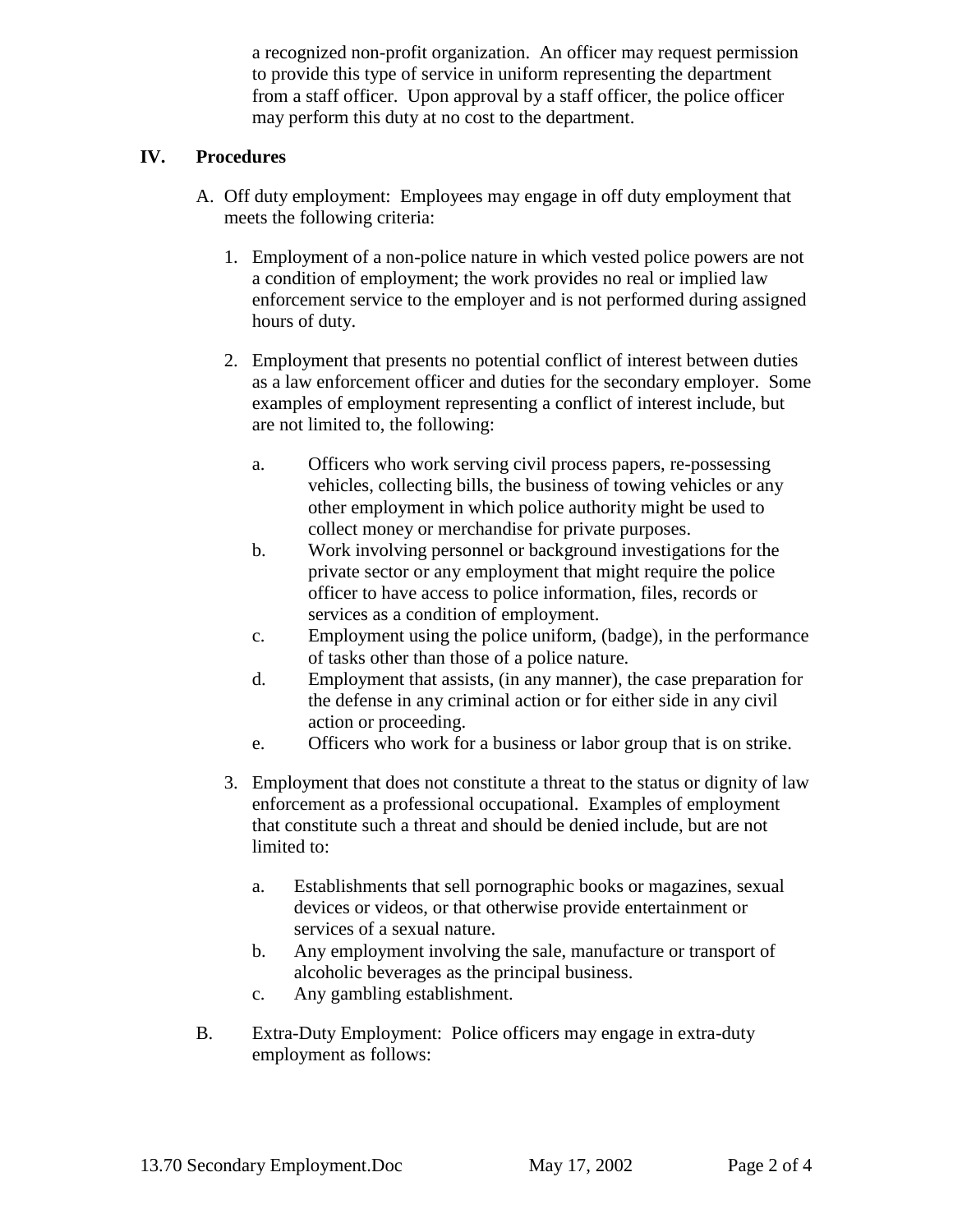- 1. Where a government, profit-making, or not-for-profit entity has a contract agreement with the police agency for police officers in uniform who are able to exercise their police duties.
- 2. Types of extra-duty services that may be considered for contracting are as follows:
	- a. Traffic control and pedestrian safety
	- b. Crowd control
	- c. Security and protection of life and property
	- d. Routine law enforcement for public authorities, (high school events and University of Montana events)
	- e. Plainclothes assignments
- C. Limitations on off duty employment and extra-duty employment are as follows:
	- 1. Those officers who are on medical or other leave due to sickness, temporary disability, or an on-duty injury shall not be eligible to engage in extra-duty employment.
	- 2. Prior to obtaining extra duty employment, a police employee shall complete the Extra Duty Employment Worksheet and have it approved by a Staff Officer as well as the Agreement for Purchases of Special Event Police Services which needs additional City Administration authorization.
	- 3. Probationary officers who have completed Field Training Officer course may work extra duty employment while with a confirmed officer.
	- 4. Work hours for all off duty/extra duty employment must be scheduled in a manner that does not conflict or interfere with the police employee's performance of duty.
	- 5. A police officer engaged in any off-duty employment is subject to call-out in case of emergency, and may be expected to leave his off-duty or extra-duty employment in such situations.
	- 6. Permission for a police employee to engage in outside employment may be revoked where it is determined pursuant to department procedures that such employment is not in the best interest of the department.
	- 7. Officers, while engaged in law enforcement related employment, shall be subject to the orders of the shift commander. The officer in charge will be assigned/approved by a Staff Officer of the department and this officer is responsible to ensure that all orders/directives/plans are coordinated through the department and communicated to all personnel involved. In the absence of an assigned officer in charge, officers will be subject to the orders of the on duty shift commander.